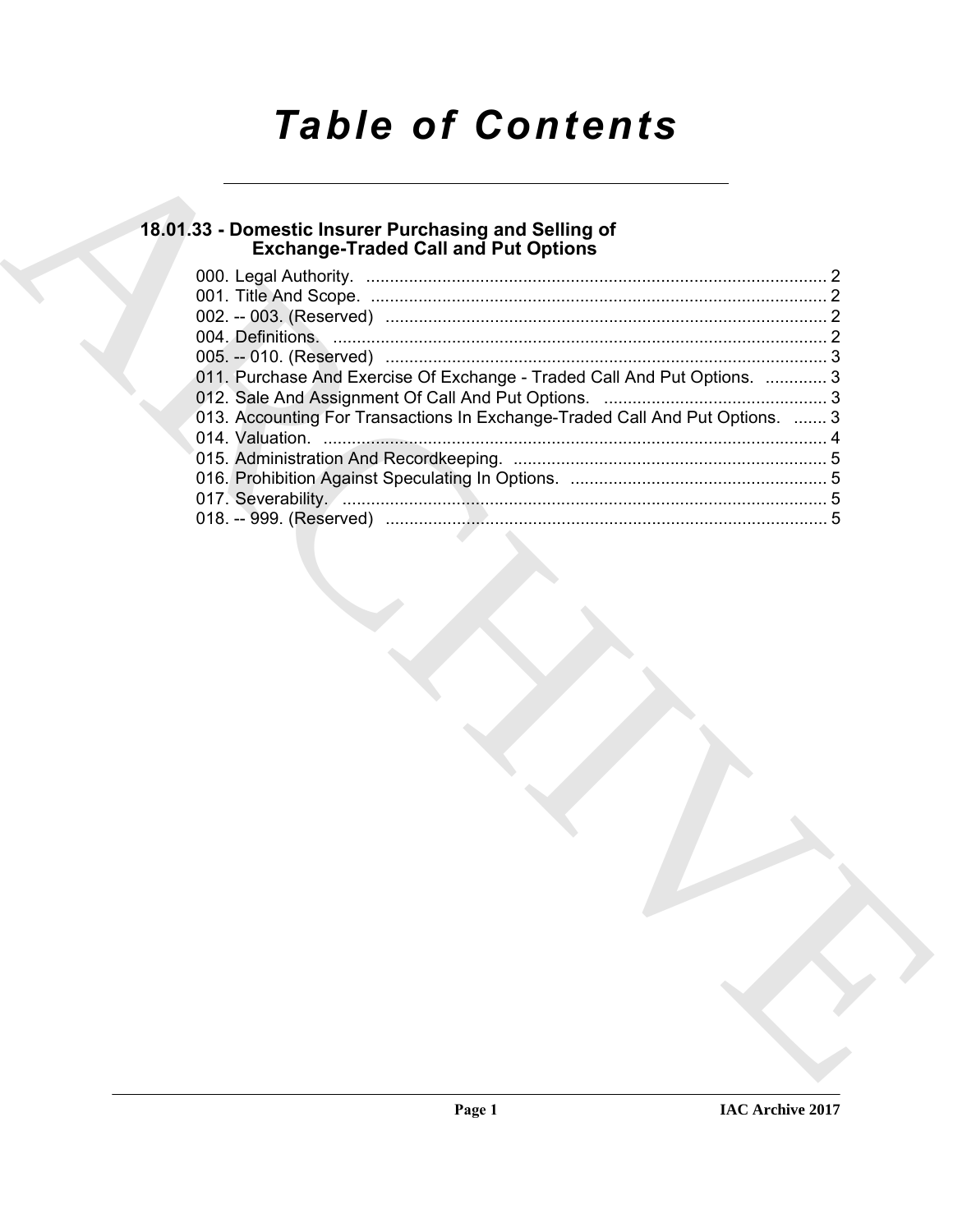#### **IDAPA 18 TITLE 01 CHAPTER 33**

#### **18.01.33 - DOMESTIC INSURER PURCHASING AND SELLING OF EXCHANGE-TRADED CALL AND PUT OPTIONS**

#### <span id="page-1-1"></span><span id="page-1-0"></span>**000. LEGAL AUTHORITY.**

Title 41, Chapter 6, Section 601, Idaho Code; Title 41, Chapter 7, Section 703, Idaho Code; and Title 67, Chapter 52, Idaho Code. (7-1-93)

#### <span id="page-1-2"></span>**001. TITLE AND SCOPE.**

<span id="page-1-13"></span>**01. Purpose**. It is the purpose of this rule to regulate the manner and circumstance under which Idaho domestic insurance companies may purchase and sell exchange-traded call and put options and by establishing record<br>keeping requirements concerning such transactions. (7-1-93) recordkeeping requirements concerning such transactions.

**EXAMPRE 33**<br> **EXAMPRE 53**<br> **EXAMPRE EXAMPRE CALL AND BUT OF INDEED CALL AND BUT OF THOSE CONSULTER CONSULTER CONSULTER CONSULTER CONSULTER (1993)<br>
ARCHIVET CALL AND BUT OF THOSE CONSULTER (AND CONSULTER CONSULTER CONSULT 02. Securities Options Trading**. With the introduction of securities options trading on national regulated securities exchanges, securities options can now be bought and sold in much the same way that securities are bought and sold on major stock exchanges. With the regulation and standardization of option contracts and trading practices, investments in options have become less risky and present a reasonable and alternate investment opportunity for insurers. (7-1-93) opportunity for insurers.

#### <span id="page-1-3"></span>**002. -- 003. (RESERVED)**

<span id="page-1-5"></span><span id="page-1-4"></span>**004. DEFINITIONS.**

For the purpose of this rule: (7-1-93) (3-1-93)

<span id="page-1-6"></span>**Call Option**. "Call option" means an option contract under which the holder of the contract has the right, in accordance with the terms of the contract, to purchase (or to make a cash settlement in lieu thereof) the amount of the underlying financial instruments covered by the contract. (7-1-93)

<span id="page-1-11"></span>**02. Exchange-Traded**. "Exchange-traded" means traded under the terms and conditions required by (or substantially similar to) a national securities exchange registered under the Securities and Exchange Act of 1934 (15 U.S.C.789 et seq.) which has been authorized to provide a market for option contracts pursuant to Rule 9b-1 of the Securities and Exchange Act of 1934, as amended or traded on a commodity exchange designated as a contract market regulated by the Commodity Futures Trading Commission. (7-1-93)

<span id="page-1-8"></span>**03. Closing Sale Transaction**. "Closing sale transaction" means the writing (sale) of a call or put option, the effect of which is to reduce or eliminate the obligations of an insurer as a call or put option purchaser with respect to an option contract or contracts.  $(7-1-93)$ 

<span id="page-1-9"></span>**04. Commodity Futures Trading Commission**. "Commodity Futures Trading Commission" means the federal regulatory agency charged and empowered under the Commodities Futures Trading Commission Act of 1974 (7 U.S.C.A.l et seq.) with the regulation of the commodity exchanges or any other agency of the federal government which thereafter succeeds to or shares such power. (7-1-93)

<span id="page-1-10"></span>**05. Escrowed Securities.** "Escrowed securities" means a financial instrument owned by an insurance virtum respect to which a custodial agreement has been entered. (7-1-93) company with respect to which a custodial agreement has been entered.

<span id="page-1-7"></span>**06. Closing Purchase Transaction**. "Closing purchase transaction" means the purchase of a call or put option the effect of which is to reduce or eliminate the obligations of a call or put option writer with respect to an option contract or contracts. option contract or contracts.

<span id="page-1-12"></span>**07. Financial Futures Contract**. "Financial futures contract" means an exchange-traded agreement to make or take delivery of (or to make cash settlement in lieu thereof) a specified amount of financial instruments on or before a specified date or period of time under terms and conditions regulated by the Commodities Futures Trading Commission. (7-1-93) Commission. (7-1-93)

**Section 000 Page 2**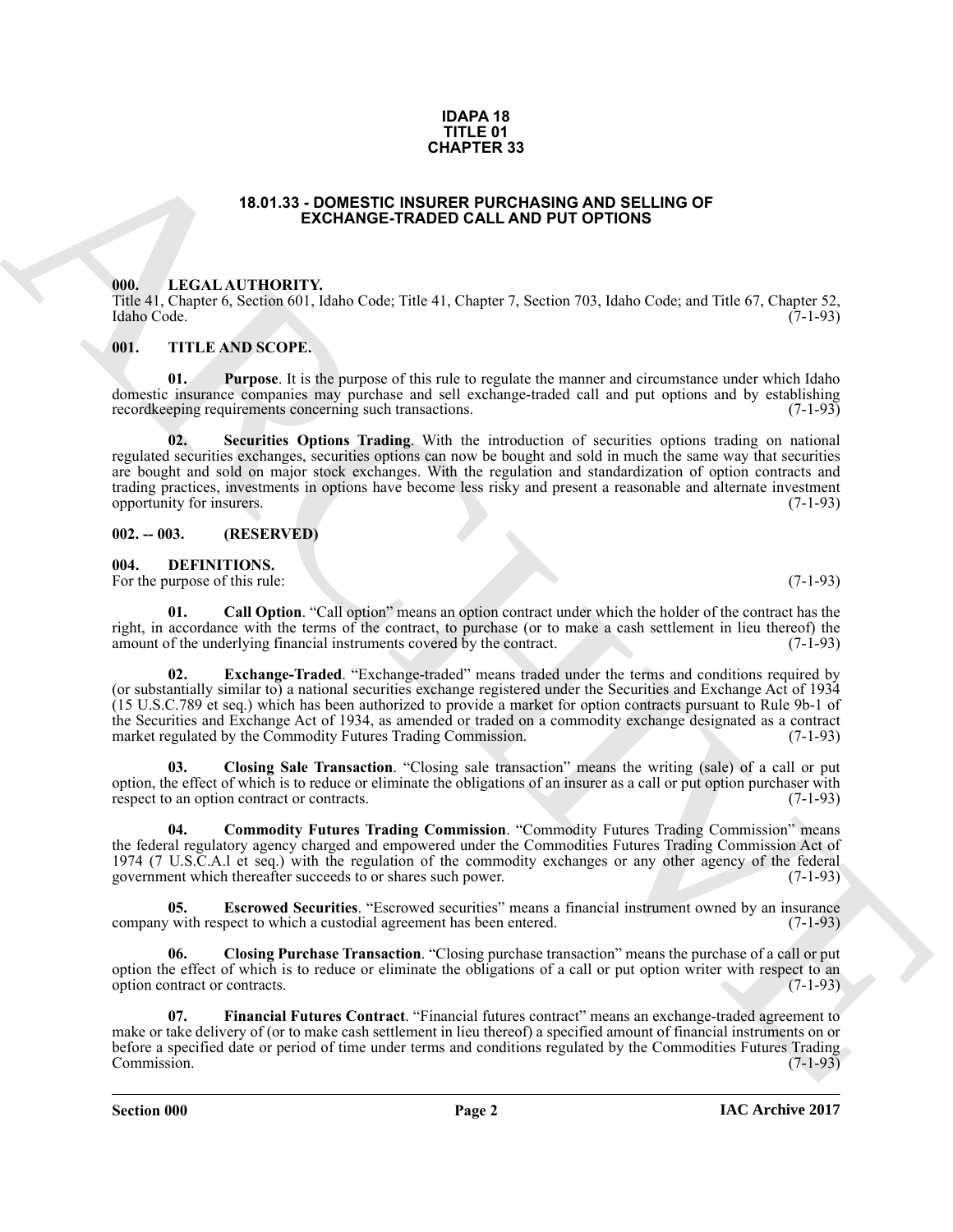#### *IDAHO ADMINISTRATIVE CODE IDAPA 18.01.33 - Domestic Insurer Purchasing &* **Selling of Exchange-Traded Call & Put Options**

<span id="page-2-5"></span>**08. Financial Instrument**. "Financial instrument" means a security, currency, financial futures contract or index of a group of securities or currencies authorized or permitted under Title 41, Chapter 7, Sections 702, 703, 707, 708, 709, 710, 711, 713, 714, 715, 716, 717, and 727, Idaho Code. (7-1-93) 702, 703, 707, 708, 709, 710, 711, 713, 714, 715, 716, 717, and 727, Idaho Code.

<span id="page-2-6"></span>**09. Guaranteed Funds**. "Guaranteed funds" means cash or cash equivalents as may be defined from time to time under Federal Reserve Regulation T (12 CFR.220.1 et seq.) or its equivalent successor federal regulation, which are owned by an insurer and with respect to which a guarantee letter has been issued. (7-1-93)

<span id="page-2-7"></span>**Margin**. "Margin" means any type of deposit or settlement, made or to be made with a futures commission merchant, security broker, clearinghouse, or safekeeping agent to ensure performance of the terms of the option contract.

<span id="page-2-8"></span>**11. Put Option**. "Put option" means an option contract under which the holder of the contract has the right in accordance with the terms of the contract to sell (or to make a cash settlement in lieu thereof) the amount of the underlying financial instrument covered by the put option contract. (7-1-93) the underlying financial instrument covered by the put option contract.

### <span id="page-2-0"></span>**005. -- 010. (RESERVED)**

### <span id="page-2-9"></span><span id="page-2-1"></span>**011. PURCHASE AND EXERCISE OF EXCHANGE - TRADED CALL AND PUT OPTIONS.**

Any purchase of exchange-traded call or put options, except in closing purchase transactions, shall be: (7-1-93)

<span id="page-2-11"></span>**01.** Limitations. Limited in the aggregate by purchase of such options as set forth in Title 41, Chapter n 735, Idaho Code. (7-1-93) 7, Section 735, Idaho Code.

<span id="page-2-10"></span>**02. Continuation**. Evidenced by a trade confirmation or other confirmation of ownership issued to the y an entity duly authorized to do so. (7-1-93) insurer by an entity duly authorized to do so.

## <span id="page-2-12"></span><span id="page-2-2"></span>**012. SALE AND ASSIGNMENT OF CALL AND PUT OPTIONS.**

<span id="page-2-13"></span>**01. Selling Requirements of Call Options**. Any insurer which sells (writes) call options with respect to financial instruments it owns shall:

Generation of framework control internal methods of the theoretic point is the particular control internal methods of the control internal methods of the particular control internal methods of the control internal methods **a.** Maintain custodial agreements which call for its escrowed securities to be kept segregated by the bank or other custodial agent from other financial instruments owned by the insurer or others, which are deposited with the same bank or custodial agent or in a margin account; (7-1-93) with the same bank or custodial agent or in a margin account;

**b.** Obtain and retain in its possession complete documentation for all transactions relating to the is equities. (7-1-93) escrowed securities.

<span id="page-2-14"></span>**02.** Selling Requirements of Exchange-Traded Put Options. Any insurer which sells (writes) e-traded put options guaranteed by funds it owns shall: (7-1-93) exchange-traded put options guaranteed by funds it owns shall:

**a.** Maintain custodial agreements which call for its guaranteed funds to be kept segregated by the bank or other custodian from other financial instruments owned by the insurer or others which are deposited with the same bank or custodial agent or in a margin account: and (7-1-93) same bank or custodial agent or in a margin account; and

**b.** Obtain and retain in its possession a copy of a guarantee letter identifying with particularity its guaranteed funds so escrowed; and (7-1-93)

**c.** Not become potentially obligated through the sale of such put options for the purchase of financial instruments in amounts which, when aggregated with current holdings exceed the applicable limitations contained in Title 41, Chapter 7, Section 735, Idaho Code, whether or not such put options are acquired at the delivery date.

(7-1-93)

### <span id="page-2-4"></span><span id="page-2-3"></span>**013. ACCOUNTING FOR TRANSACTIONS IN EXCHANGE-TRADED CALL AND PUT OPTIONS.**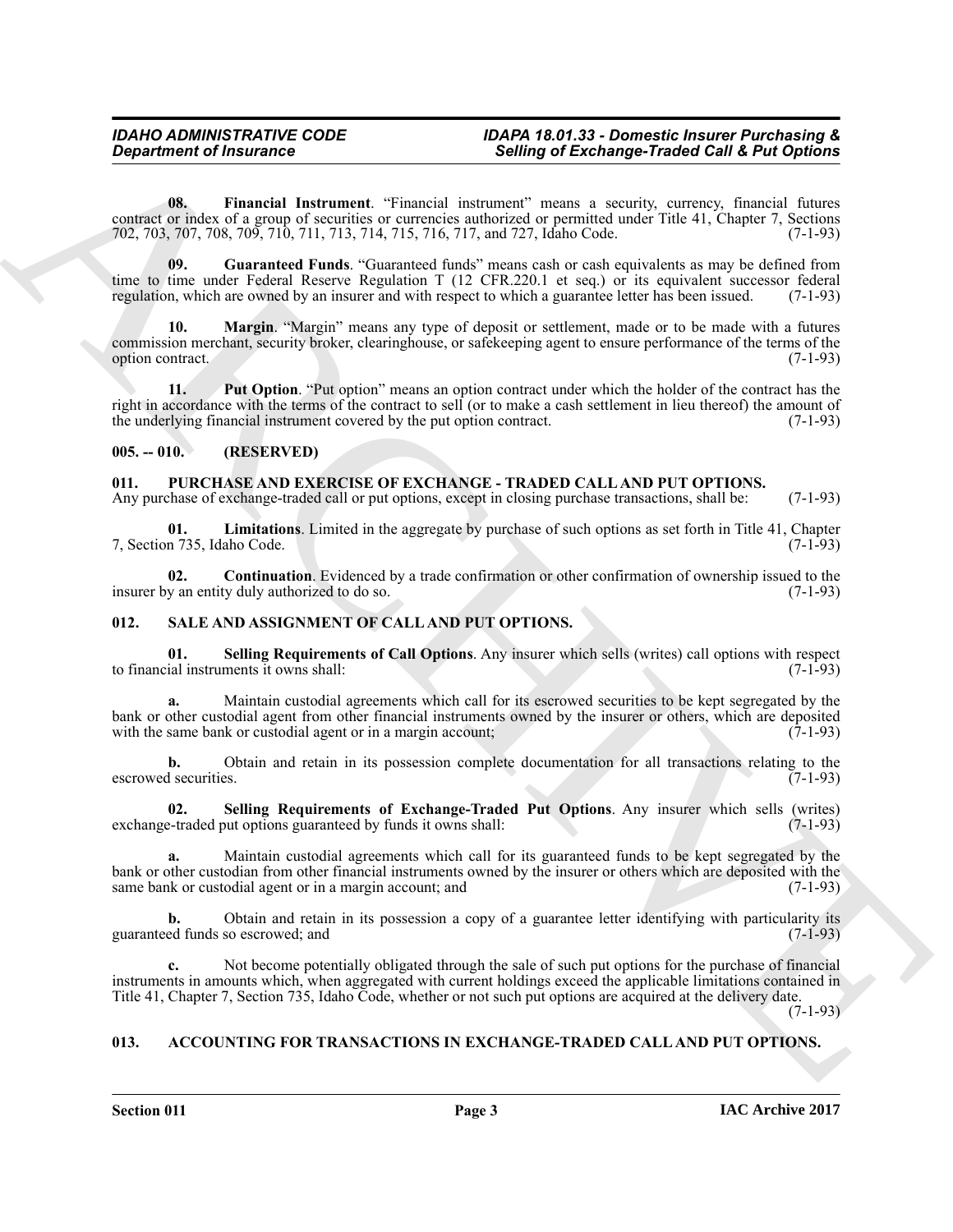#### *IDAHO ADMINISTRATIVE CODE IDAPA 18.01.33 - Domestic Insurer Purchasing &* **Selling of Exchange-Traded Call & Put Options**

**01. Accounting for Sale of Call or Put Option**. The consideration received for selling a call or put option shall not be included in income at the time of receipt, but shall be carried in a deferred account until one of the following occurs:

- <span id="page-3-2"></span>**a.** The call or put option expires through the passage of time; (7-1-93)
- **b.** The insurer sells the underlying financial instrument pursuant to an exercise of the call option; or  $(7-1-93)$

**c.** The insurer purchases the underlying financial instrument pursuant to the exercise of the put (7-1-93) option; or  $(7-1-93)$ 

<span id="page-3-5"></span><span id="page-3-1"></span>**d.** The insurer engages in a closing purchase transaction. (7-1-93)

**02.** Accounting for Expiration Through Passage of Time. If the obligation under a call or put option expires through the passage of time, the consideration for the option shall be treated as income received at the time of such expiration. (7-1-93) such expiration.

**03. Accounting When Underlying Financial Instruments Sold**. If the underlying financial instrument is sold pursuant to the exercise of a call option, the consideration received for the option shall be treated as increasing the amount realized upon the sale of the underlying financial instrument and shall be included in determining capital gain or loss. (7-1-93) determining capital gain or loss.

<span id="page-3-4"></span><span id="page-3-3"></span>**04. Accounting When Underlying Financial Instrument Purchased**. If the underlying financial instrument is purchased pursuant to the exercise of the put option, the consideration received for the option shall be treated as reducing the cost basis of the financial instrument so purchased. (7-1-93) treated as reducing the cost basis of the financial instrument so purchased.

**Considered fractions of the set of Coll are Painting of Encompassion Translate Coll & Pain Option 12.**<br>
The spin of the set of Coll are Pain Option 12. consideration is even of the set of the set of the set of the set of **05. Accounting When Obligation is Terminated**. If the obligation under a call or put option is terminated through a closing purchase transaction, the difference between the consideration received from the sale of the call or put option and the consideration paid in the closing purchase transaction shall be treated, at the time of such closing purchase transaction, as a capital gain or loss, as the case may be. (7-1-93) such closing purchase transaction, as a capital gain or loss, as the case may be.

### <span id="page-3-6"></span><span id="page-3-0"></span>**014. VALUATION.**

<span id="page-3-7"></span>**01. Current Market Price**. Each exchange-traded call or put financial instrument option purchased by an insurance company shall be valued at the current market price. This "marking-to-market" will result in an unrealized gain or loss.  $(7-1-93)$ unrealized gain or loss.

<span id="page-3-11"></span>**02.** Stock. Stock owned by an insurance company with respect to which a call option has been sold valued, so long as the option exists, at the current market price of the stock. (7-1-93) shall be valued, so long as the option exists, at the current market price of the stock.

<span id="page-3-10"></span>**03. Deferred Account Valued at Market Value**. The amount held in a deferred account for call or put stock options sold shall be valued at the current market price. The adjustment will result in an unrealized gain or loss.  $(7-1-93)$ 

**04. Deferred Account Valued at Cost**. The amount held in a deferred account for a call or put option valued at cost if the underlying financial instrument: (7-1-93) may be valued at cost if the underlying financial instrument:

<span id="page-3-9"></span>**a.** Would be carried at amortized value if acquired by the insurance company; or (7-1-93)

<span id="page-3-12"></span>**b.** Is a debt financial futures or a debt index contract. (7-1-93)

**05. Uncompleted Hedging Transactions**. Amounts may be deferred for expired or closed options contracts if the contracts are related to uncompleted hedging transactions as defined in IDAPA 18.01.45, "Domestic Insurers Regarding Financial Futures Contracts."

<span id="page-3-8"></span>**06. Debt Instruments**. Debt instruments owned by an insurance company with respect to which a call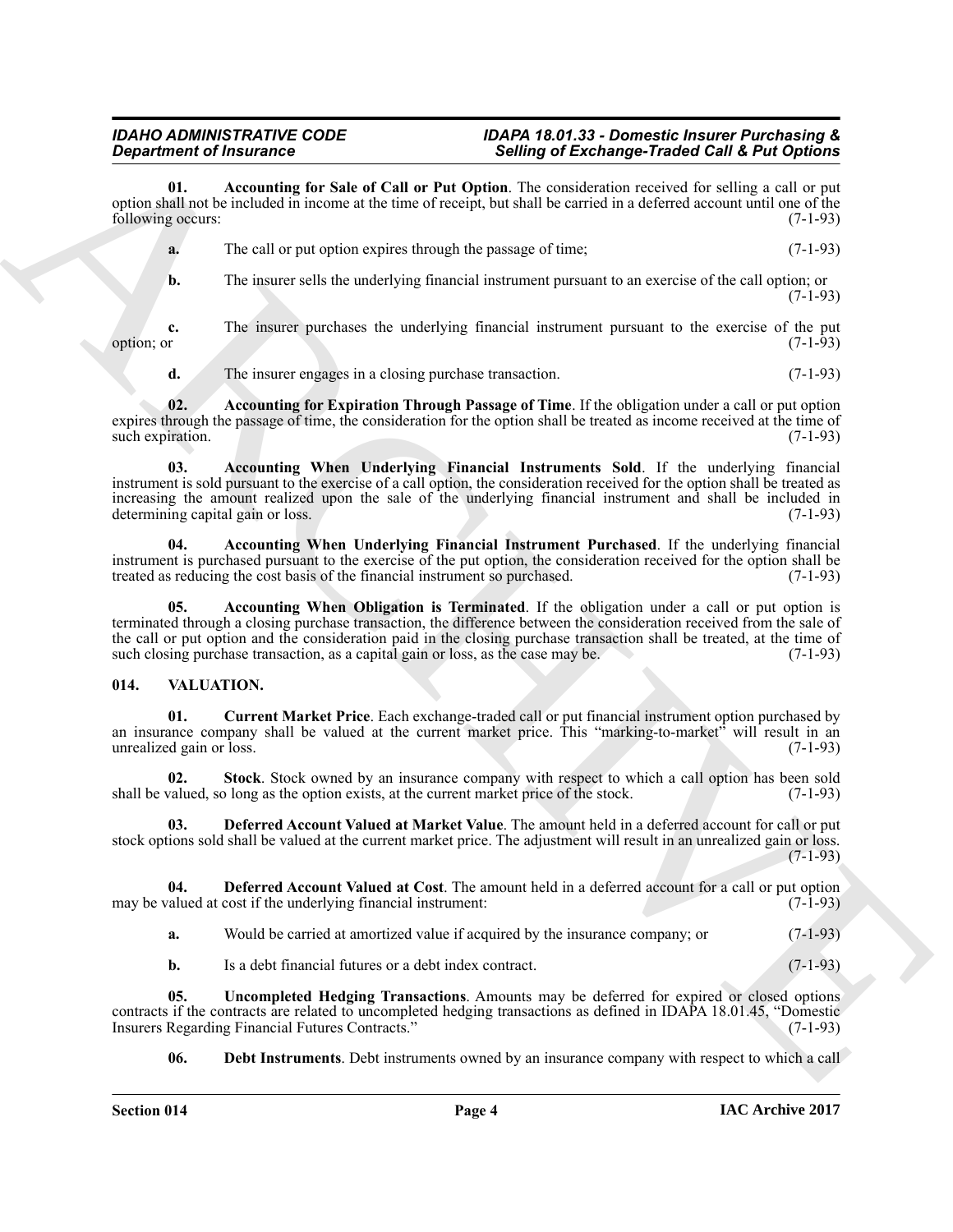option has been sold shall continue to be valued in the same manner as any other such instruments owned by said company.  $(7-1-93)$ 

### <span id="page-4-4"></span><span id="page-4-0"></span>**015. ADMINISTRATION AND RECORDKEEPING.**

<span id="page-4-5"></span>**01. Policies and Procedures**. Prior to engaging in transactions in call and put options, an insurer shall develop and adequately document policies and procedures regarding investment strategies and objectives, recordkeeping needs, and reporting matters. Such policies and procedures shall address authorized investments, investment limitations, authorization and approval procedures, accounting and reporting procedures and controls, and shall provide for review of activity in call and put options by the insurer's board of directors or its designee. (7-1-93)

<span id="page-4-6"></span>**02. Recordkeeping Systems**. Recordkeeping systems must be sufficiently detailed to permit internal auditors and insurance department examiners to determine whether operating personnel have acted in accordance with established policies and procedures. Insurer records must identify for each hedging transaction the related call and put options and the hedged items. (7-1-93)

### <span id="page-4-7"></span><span id="page-4-1"></span>**016. PROHIBITION AGAINST SPECULATING IN OPTIONS.**

**Continue of Instance Continue Continue Continue Continue Continue Continue Continue Continue Continue Continue Continue Continue Continue Continue Continue Continue Continue Continue Continue Continue Continue Continue C** The authority granted to insurers herein to engage in option transactions shall be used solely in a manner consistent with the insurer's obligation to exercise prudent judgement in the conservative management of its assets. Each option transaction shall reflect such prudent judgement and shall have a rationale related to such conservative management of assets rather than speculation. Nothing herein shall be construed to authorize an insurer to engage in options transactions to an extent or to a degree which would, under the relevant circumstances, be inordinate or speculative. Subject to the foregoing limitation, nothing in this rule shall prohibit a domestic insurer from participating in the exchange-traded financial futures markets as provided in IDAPA 18.01.45, "Domestic Insurers Regarding Financial Futures Contracts." (7-1-93)

#### <span id="page-4-2"></span>**017. SEVERABILITY.**

If any provision of this rule or the application thereof to any persons or circumstances is held invalid, the remainder of the rule and application of such provision to the other persons or circumstances shall not be affected thereby.

(7-1-93)

<span id="page-4-3"></span>**018. -- 999. (RESERVED)**